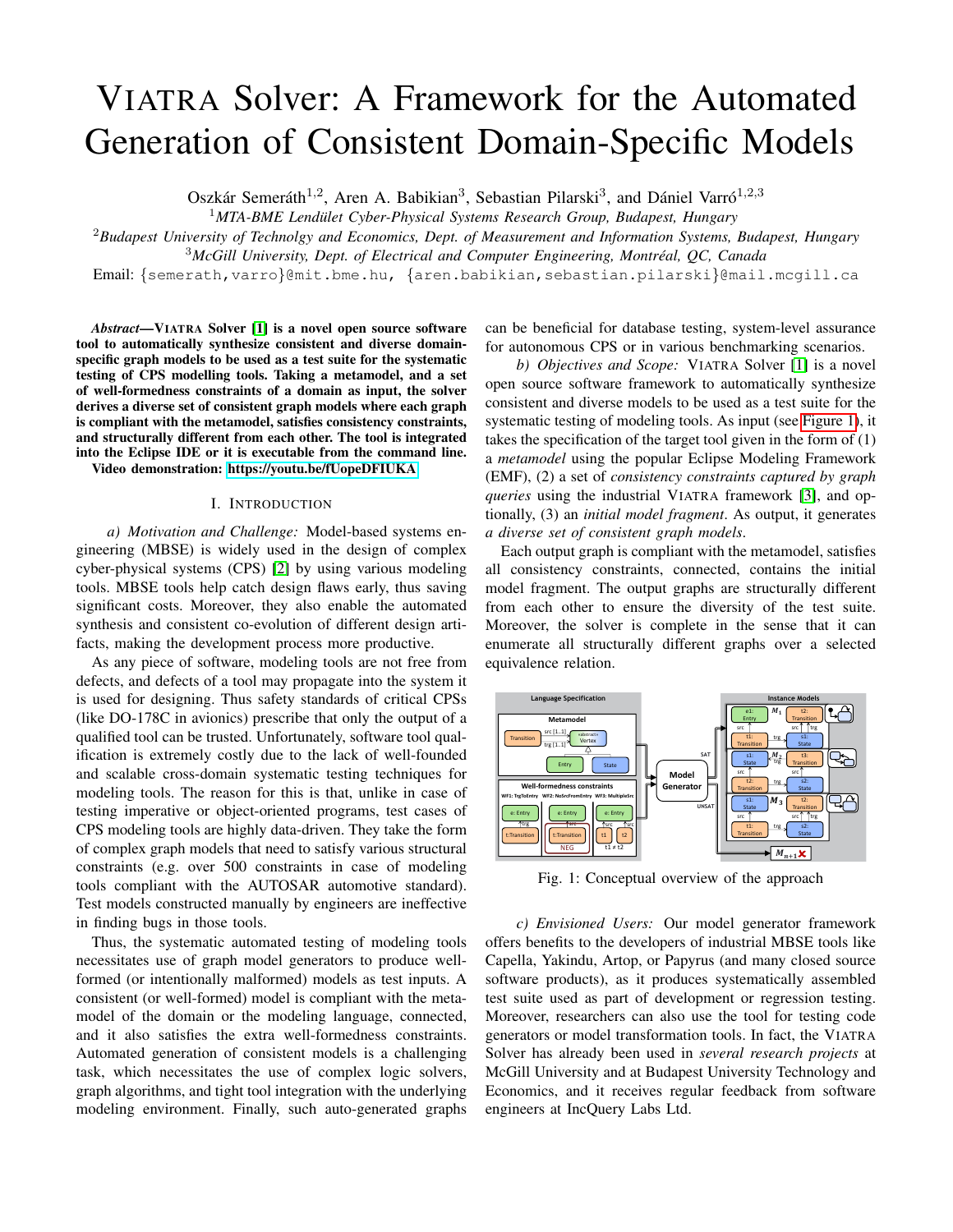<span id="page-1-0"></span>

Fig. 2: A screenshot of the VIATRA Solver used for Yakindu Statecharts

### II. FRAMEWORK USAGE

The VIATRA Solver [\[1\]](#page-3-0) is available as a plugin integrated into the Eclipse IDE or as a standalone command line tool. In both cases, the input and output specifications are identical.

*a) Domain specification:* The core features of the framework are illustrated in the context of Yakindu Statecharts [\[4\]](#page-3-3) which is an industrial DSL tool (by Itemis AG) for developing reactive, event-driven systems with support for validation and code generation. An extract of the EMF metamodel of Yakindu Statecharts is illustrated in [Figure 2](#page-1-0) (top left) which defines that statecharts consist of state vertices which are either regular states or entry states. These state vertices can be connected by (outgoing and incoming) transitions.

Consistency constraints are captured as graph patterns using the existing query language and editor of the industrial VIATRA framework [\[3\]](#page-3-2). Three constraints are illustrated in [Figure 2](#page-1-0) (top right): (1) an entry state is disallowed to have an incoming transition;  $(2+3)$  an entry state is required to have exactly one outgoing transition. Graph patterns capture the erroneous case, thus a match of a graph pattern in an instance model reports a constraint violation.

Furthermore, an EMF instance model can also be created using an existing model editor (e.g. Yakindu) which can serve as a seed model fragment for the solver that has to be included in any auto-generated graph model. The domain specification taken by the VIATRA Solver intentionally reuses (and seamlessly integrates with) existing Eclipse-based tools and technologies which are widely used in various (CPS) modeling tools to increase the chance of industrial adoption.

*b) Solver configuration:* The configuration of the solver can be a complex task as several parameters originating from different (off-the-shelf) tools are required to be set correctly. Therefore, our tool provides a lightweight configuration language and textual editor (see [Figure 2;](#page-1-0) bottom right and its grammar in [Figure 3\)](#page-1-1) to support the consistent editing of

configurations and eliminate syntactic configuration errors. The textual editor developed using Xtext supports rich editor functionality such as syntax highlighting, cross referencing (e.g. to navigate to metamodel or query specifications) and content assist (e.g. to select the target metamodel, constraint specification or underlying solver). The development of this configuration DSL was a major software engineering challenge due to various integration challenges in Eclipse projects.

```
(\text{import epackage } \langle path \rangle | \text{ import viatra } \langle path \rangle)*
(generate {
   metamodel = \langle selected packages and classes \rangle,partial-model = \langle path to a model to be extended \rangle,
   constraints = \langle selected model queries\rangle,
   scope = { ( \#\langle type \rangle = (\ \langle int \rangle \ | \ \langle int \rangle \ ... \ \langle int \rangle))* },
   number = \langle int \rangle, runs = \langle int \rangle,
   solver = (SMT | Alloy | Viatra),
   \texttt{config} = \{ (\langle key \rangle = \langle value \rangle) * \},\texttt{log=}\langle path \rangle, stats=\langle path \rangle, output=\langle path \rangle})∗
```
Fig. 3: Simplified grammar for configuration language

The configuration file imports *the metamodel and the query specifications* and then it allows to prune them prior to model generation. For example, one can restrict model generation to a fragment of the metamodel by importing only certain packages or excluding certain classes and references (**metamodel** block). Similarly, consistency constraints can be included or excluded separately (**constraint** block).

The configuration file also needs to contain *parameters for the solver* itself. The most important parameters include (1) the **scope** of the search (i.e. how many nodes are allowed and of which type), (2) the **number** of models to be derived consecutively, and (3) the number of independent **runs** of the solver. While the VIATRA Solver implements a novel scalable graph solver technique [\[5\]](#page-3-4) as the core model generation approach, it can also generate models use existing logic solvers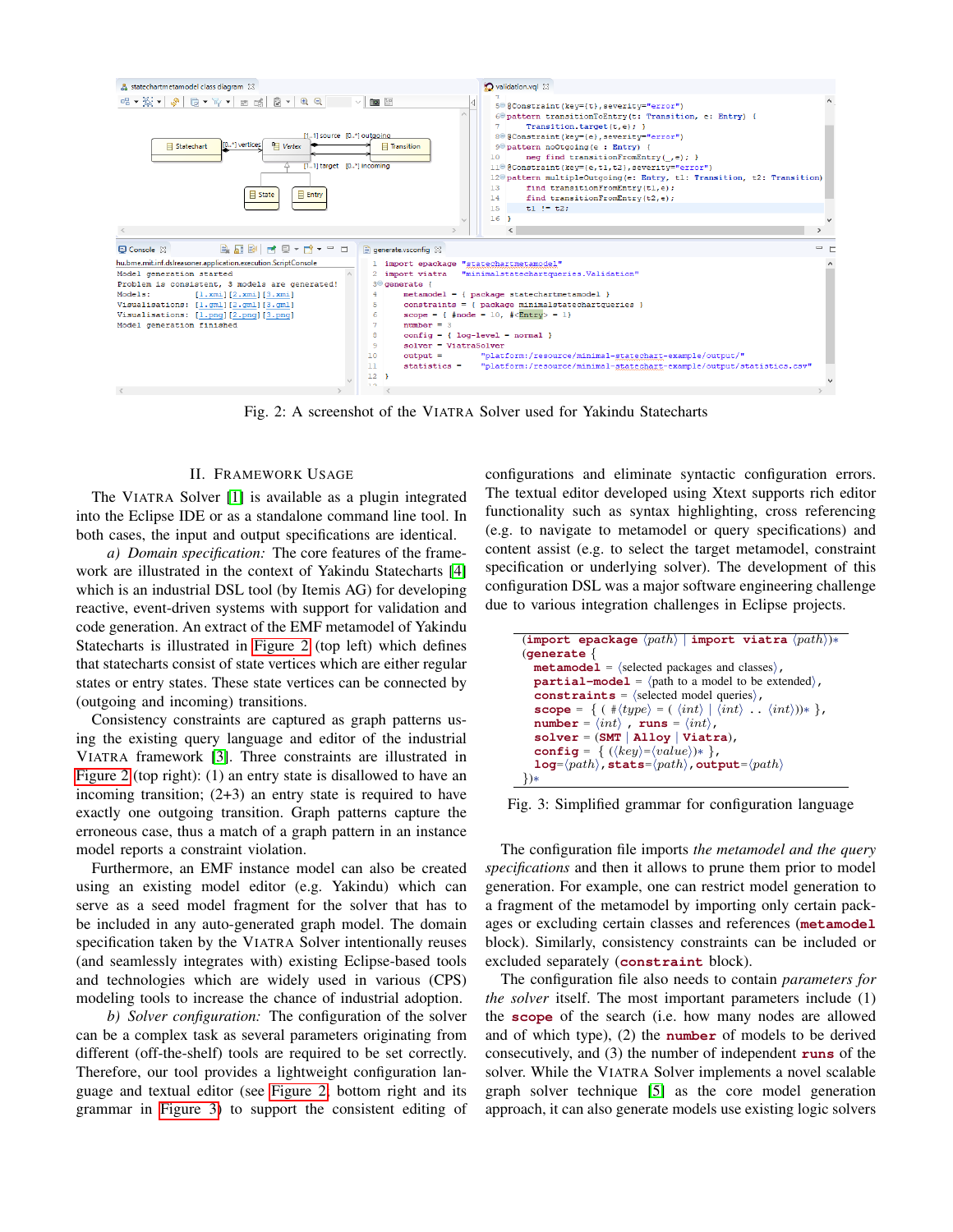(e.g. **Alloy** or **Z3**) by exploiting mappings defined in [\[6\]](#page-3-5). The designated **solver** can be selected using content assist.

Finally, the configuration file may also contain an **output** folder and a CSV file for storing various statistics (**stats**) of the model generation process (see next section).

*c) Overview of the model generation approach:* As a key innovation reported in [\[5\]](#page-3-4), our approach operates natively over graph models by innovatively combining the concepts of partial models [\[7\]](#page-3-6), neighborhood shapes [\[8\]](#page-3-7), incremental graph pattern matching [\[9\]](#page-3-8) with standard SAT-solving procedures.

Model generation starts from an abstract partial model or a seed model fragment specified by the user. Partial models are grown by decision and unit propagation rules adapted from core SAT-solving techniques. Each step during model generation refines and extends a previous partial model while continuously ensuring that consistency constraints are not surely violated. These checks necessitate 3-valued graph pattern matching over partial models (i.e. to detect if a pattern *may*, *must* or *cannot* match on an refinement), which is approximated by rewriting constraints into regular 2-valued incremental constraint checks supported by VIATRA [\[9\]](#page-3-8), [\[3\]](#page-3-2).

Model generation is carried out as a design space exploration process where (the hash code of) each candidate partial model is stored. Moreover, neighborhood shapes and predicate abstractions help enforce the synthesis of structurally diverse models. If a constraint violation is no longer repairable, or a partial model is already visited before, the model generation process backtracks. For debugging purposes, the states of the model generation process can also be visualized as a graph.

*d) Outputs:* Model generation can be initiated from an Eclipse menu or from the command line. Our framework provides various types of output as result:

<span id="page-2-0"></span>

Fig. 4: Sample visualized output

- EMF instance models: First, EMF-compliant instance models are derived, which are then serialized in a standard XMI format. These models can be loaded with off-the-shelf modeling environments, automatically processed by the underlying tooling, or used as test inputs.
- Graph visualizations: For manual inspection, a graph visualization of the derived models is available in two formats: as a PNG file as well as in a standard GML

formal, which is widely accepted by popular and powerful graph drawing (and layouting) tools to improve its readability. A sample visualisation illustrated in [Figure 4.](#page-2-0)

Statistics: The solver can record various statistics about the model generation process, most importantly, the execution times for a campaign. This feature is very useful when using our solver as part of an experimental evaluation for scientific papers - already used by the authors themselves when preparing [\[10\]](#page-3-9), [\[11\]](#page-3-10), [\[5\]](#page-3-4).

## III. RESULTS OF VALIDATION STUDIES

The VIATRA Solver have been successfully applied in multiple research projects with industrial collaborators.

- In the Trans-IMA project [\[12\]](#page-3-11), the VIATRA Solver helped carry out a wide range of validation tasks on an avionic modeling environment by automated theorem proving (with Z3 as a back-end SMT solver, and proving that there is no counterexample for expected language properties). We showed consistency, unambiguity and completeness of the fragment of the DSL [\[6\]](#page-3-5) by detecting design flaws in the specification.
- $\bullet$  In the R3-COP ARTEMIS project<sup>[1](#page-2-1)</sup>, the VIATRA Solver supported the testing of autonomous and cooperative robot systems with iterative test context generation.
- The VIATRA Solver was used as background solver for backward change propagation technique in the toolchain of a remote health care case study in the Concerto project<sup>[2](#page-2-2)</sup>, which developed an environment for pulse and blood pressure measurement controlled by a smart phone.

In [\[5\]](#page-3-4) we evaluated the scalability of our approach in the context of 6 test sets of four different domains with 5 minute timeout. (1) A small File System (*FS*) example was taken from the Alloy documentation. *Ecore*, the meta-metamodeling language of EMF, has been used as a case study by different approaches [\[13\]](#page-3-12), [\[14\]](#page-3-13), [\[15\]](#page-3-14) using Alloy as a background solver for model generation purposes. Our measurements also covered two DSLs that were developed in industrial projects, namely, (3) *Yakindu* [\[4\]](#page-3-3) and (4) Functional Architecture Model (*FAM*) developed for avionics [\[12\]](#page-3-11). In addition to their direct practical relevance, these DSLs have already been used in the context of model generation in numerous papers [\[16\]](#page-3-15), [\[6\]](#page-3-5), [\[11\]](#page-3-10) in the past. According to our scalability experiments (illustrated in [Table I\)](#page-3-16), the graph solver of the VIATRA Solver (GS) is capable of generating consistent graph models of 1-2 orders of magnitude larger (with 1000-6000 nodes) compared to models derived by Alloy (regardless of the underlying background solver Sat4J or MiniSat).

Furthermore, we proposed distance and diversity metrics in [\[11\]](#page-3-10) to characterize models sequences generated by graph generators. We executed diversity measurements in the *Yakindu* statechart domain (see a brief extract in [Figure 5\)](#page-3-17). According to these diversity metrics, models generated by our solver

<span id="page-2-1"></span><sup>&</sup>lt;sup>1</sup>R3-COP (Resilient Reasoning Robotic Co-operative Systems). ARTEMIS project n 100233,<www.r3-cop.eu/>

<span id="page-2-2"></span><sup>2</sup>CONCERTO ARTEMIS project.<www.concerto-project.org/>